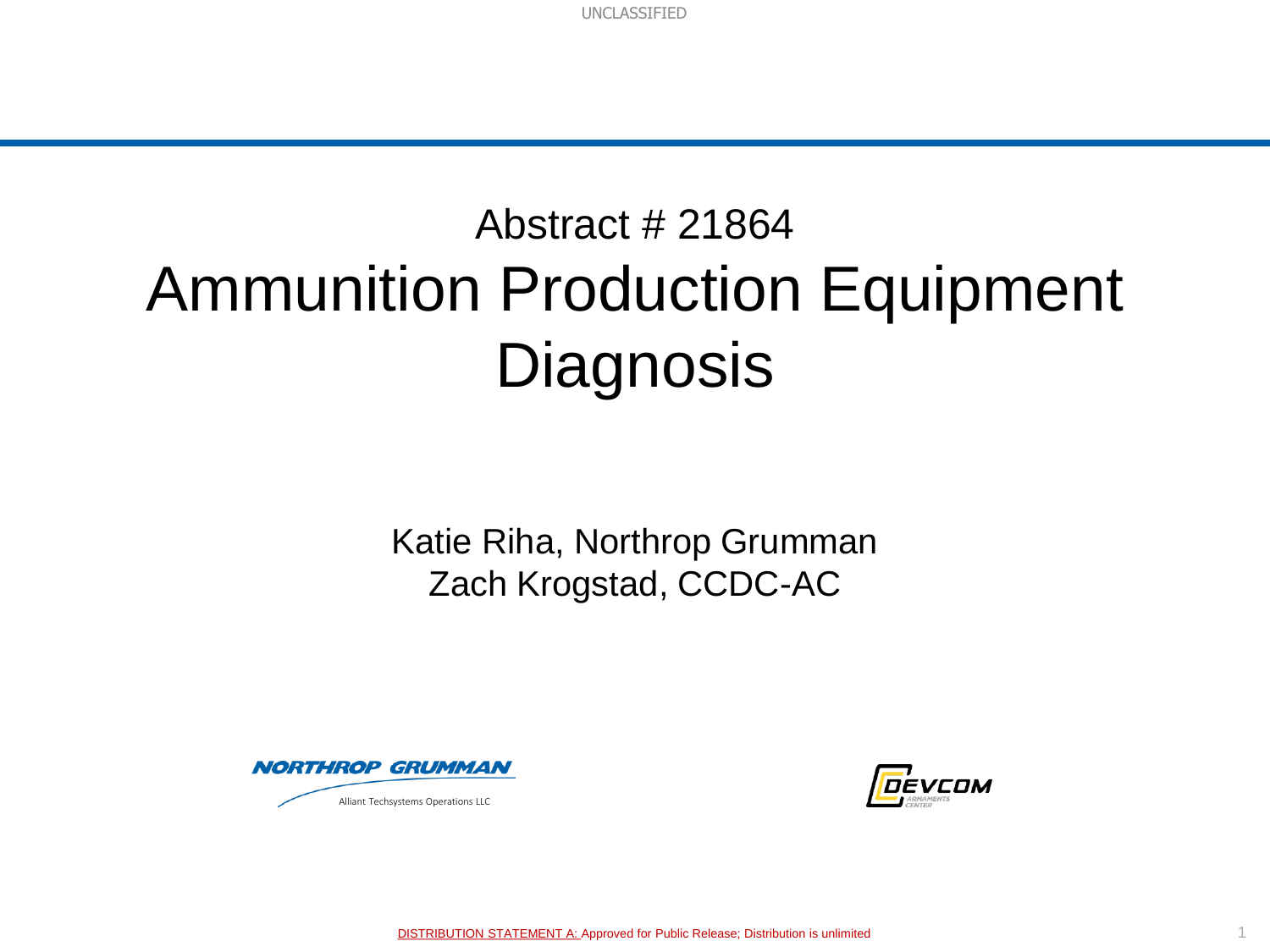### **Outline**







- Introduction
- High Speed Video
- Metallurgical Analysis
- FEA Analysis
- Conclusions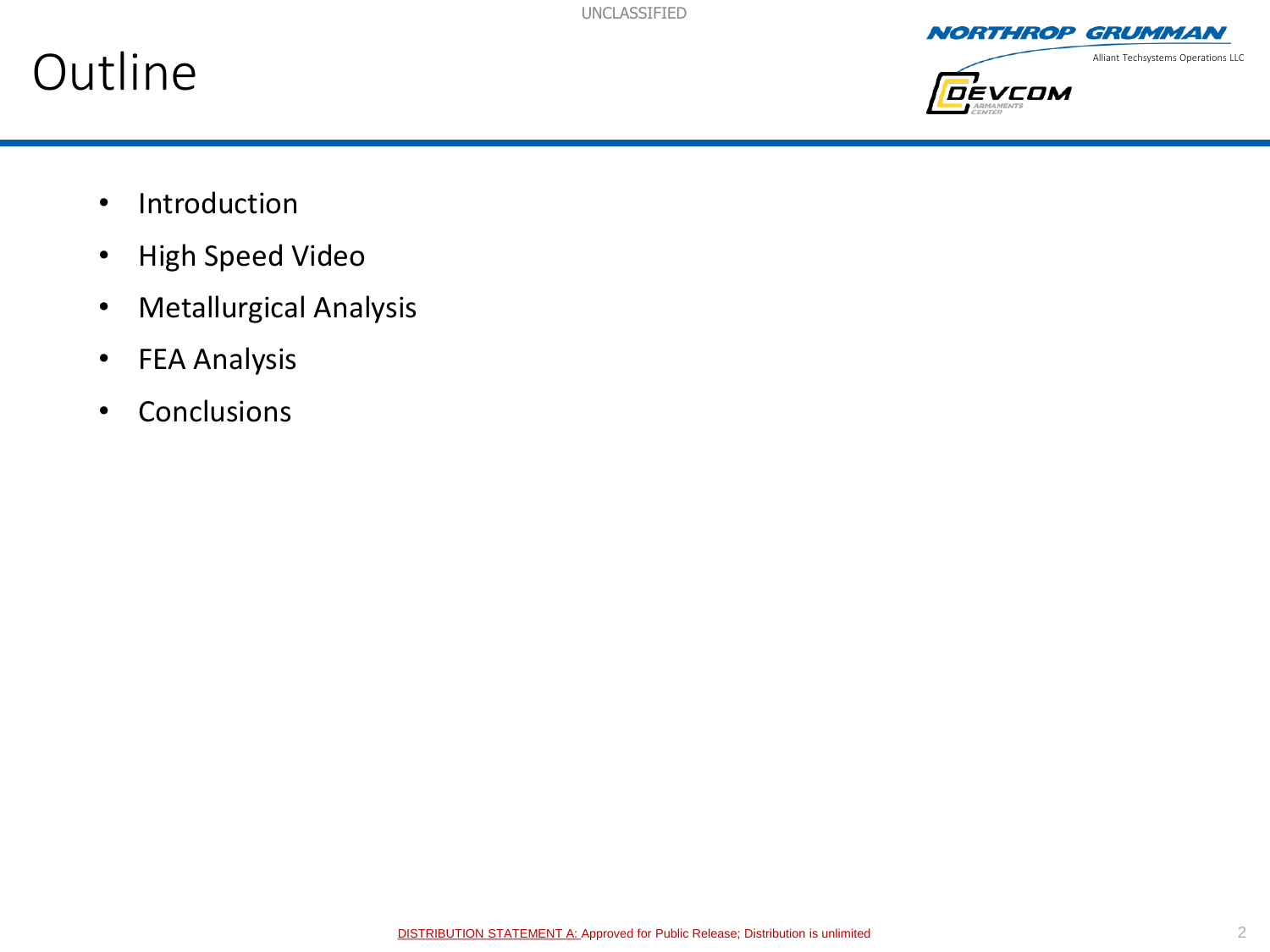## Introduction



In a high production rate manufacturing environment, dilemmas frequently arise that require diagnosis of equipment, tooling issues and implementation of corrective actions. The degree of difficulty trouble-shooting varies depending on the issue being investigated. In some circumstances unique methods of troubleshooting are used to diagnose a problem.

This presentation will show examples of how the following more advanced trouble-shooting methods have been used at the Lake City Army Ammunition Plant:

- High Speed Video
- Metallurgical Analysis
- Finite Element Analysis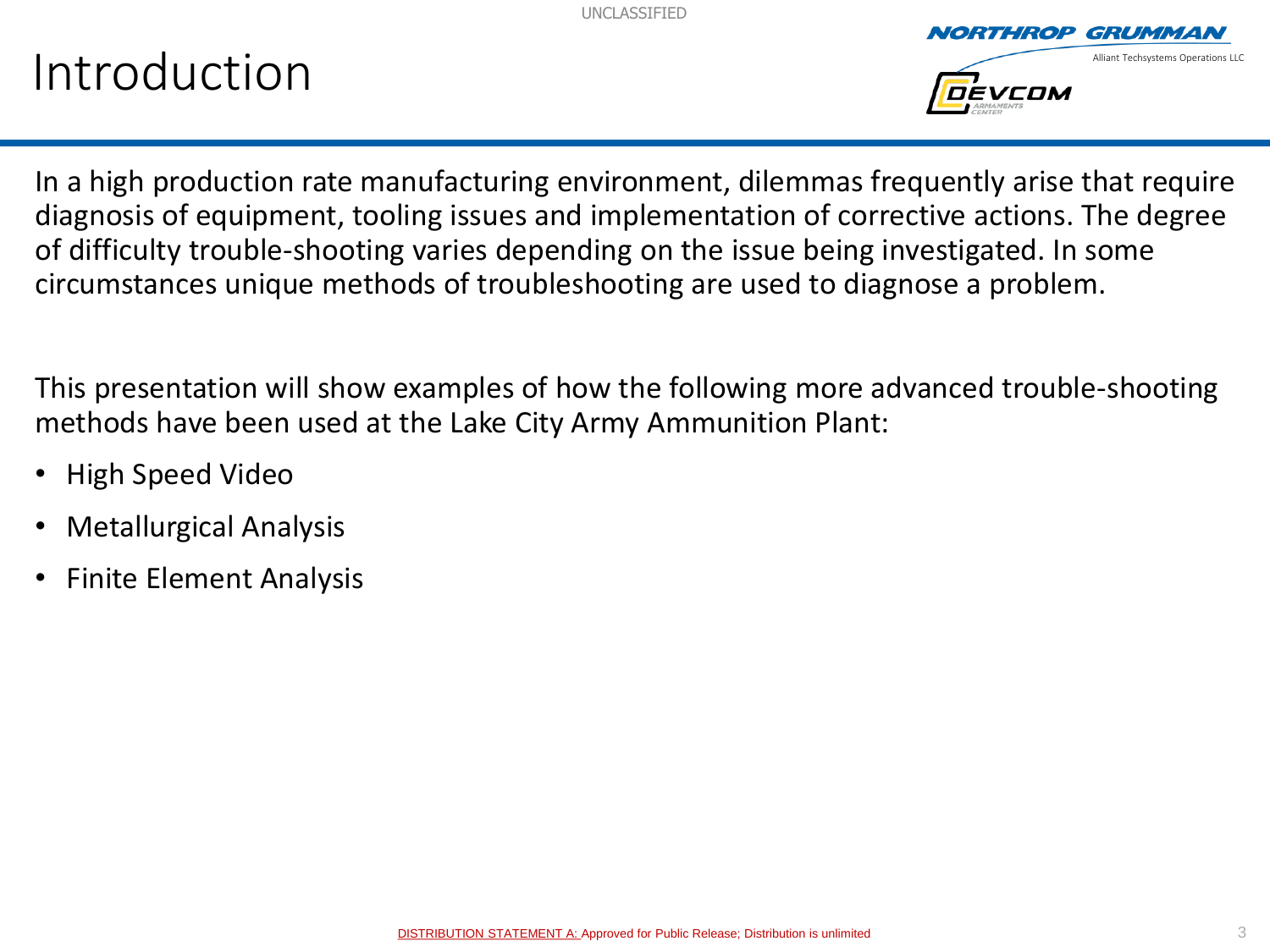## High Speed Video Missing Cannelure Cut

Problem encountered:

- Bullets were being found with missing cannelures.
- A missing cannelure can result in low bullet pull of the completed cartridges.

Challenges with troubleshooting:

• Machine runs at approximately 80 parts per minute in a small enclosure.

From this video, it was determined that:

- Cut part got stuck in the collet and ejected late
- Due to late ejection, the uncut part was pushed out the back side of the transfer unit.
- Uncut part was pushed into good material catch pan and cut part fell into scrap.

Corrective action:

• Underlying cause of failure to eject part was component wear. Implemented a new preventative maintenance program on the worn components.

When diagnosing equipment that runs at a high rate of speed, high speed videography is a very effective way to slow the process down to see what is causing the failure.





GRUMMAN

Volet de le Cole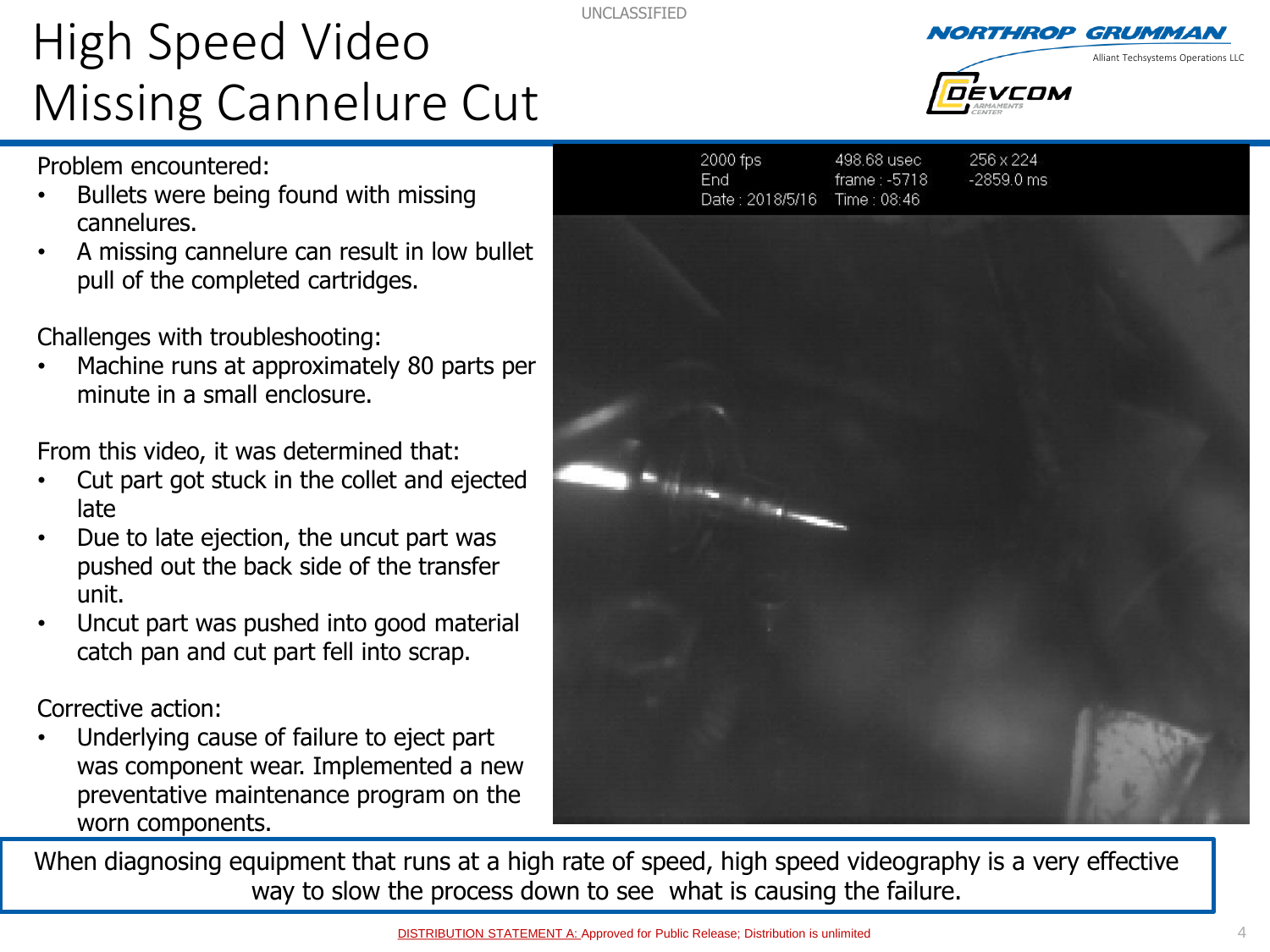## Metallurgical Analysis Broken Vent Punch

Problem encountered:

- High usage of vent punch tooling due to tool breakage
- High usage of vent punch tooling results in increased tooling cost, increased downtime and an increased risk in no vent cartridge failures.

Challenges with Troubleshooting:

Machine runs 300 parts per minute. Impossible to see what is occurring during normal operation

Conclusions from this analysis were:

- The material and hardness were correct per the drawing
- Failure initiation points were identified
- A brittle fracture occurred
- Rubbing on the broken surface of the punch suggests crack propagation over multiple punch hits





 $40x$ 

40x

5



DEVCOM

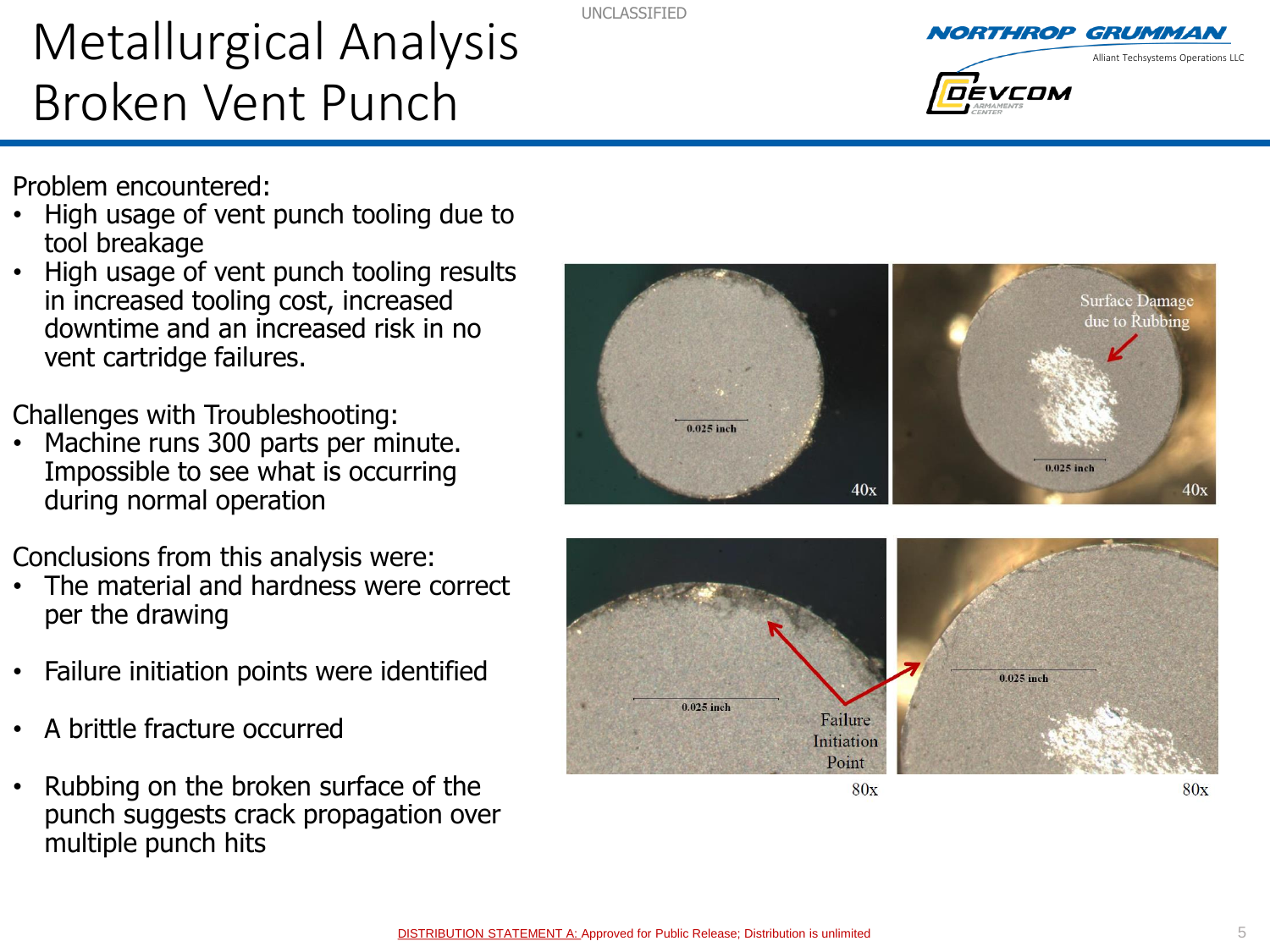UNCLASSIFIED Metallurgical Analysis Broken Vent Punch- continued

Conclusions continued:

- The microstructure of the case that caused the broken punch was not atypical
- Excess buildup on the punch was asymmetric- adding bending stress to the punch

When troubleshooting tooling issues, metallurgical analysis is very useful in diagnosis. Knowing the material properties and type of failure help guide the troubleshooting process in the proper direction.







DEVCOM

Alliant Techsystems Operations LLC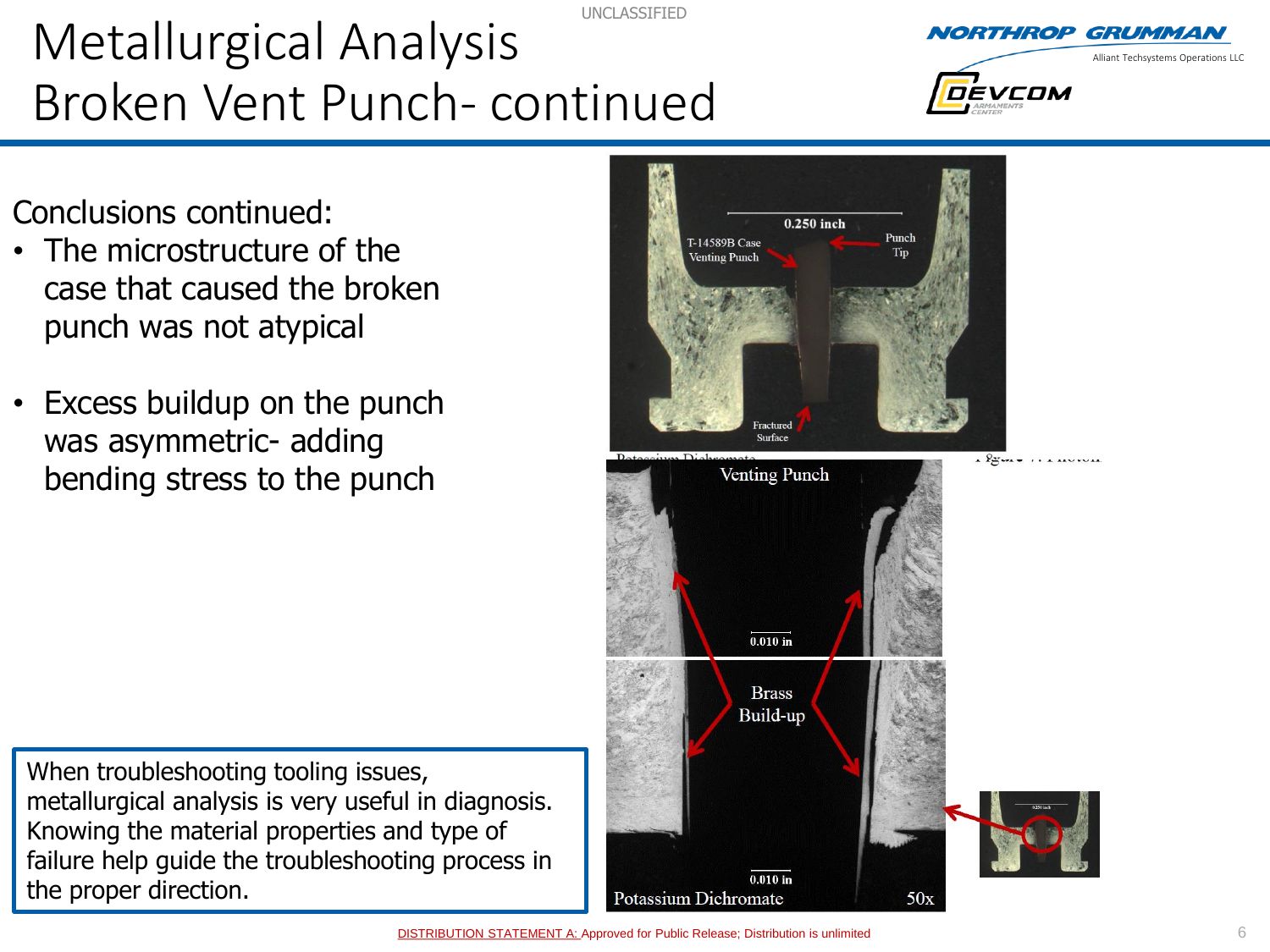#### UNCLASSIFIED Finite Element Analysis (FEA) Broken Vent Punch

#### Problem encountered:

- High usage of vent punch tooling due to tool breakage
- High usage of vent punch tooling results in increased tooling cost, increased downtime and an increased risk in no vent cartridge failures.

Challenges with Troubleshooting:

• Machine runs 300 parts per minute. Impossible to see what is occurring during normal operation

How FEA has been utilized to troubleshoot:

- Current punch design was modeled to identify improvement opportunities.
- Additional scenarios that are seen in production are being modeled to identify likely failure modes
- The results of this FEA model look very similar to the actual broken punches seen in process

How FEA is being used to fix the problem:

• Design concepts are being analyzed using FEA before being prototyped. This allows us to assess improvement of a new design before spending excessive amounts of money to make and test prototype parts.

From diagnosing issues to prototyping solutions, FEA simulations are a great start to finish tool when diagnosing equipment and tooling issues.





 $700$ 

#### Alliant Techsystems Operations LLC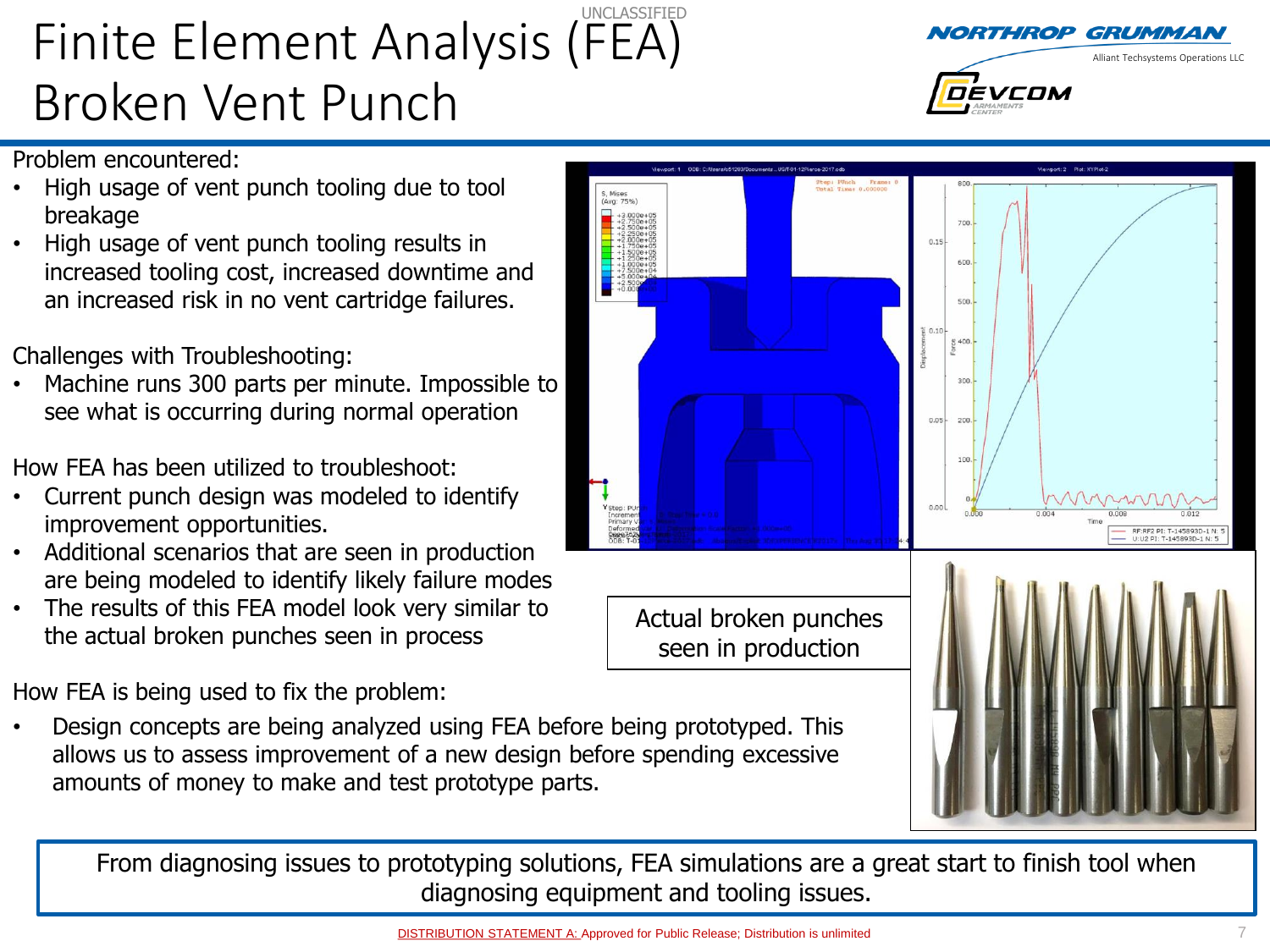



Running a high rate production facility involves troubleshooting equipment that is difficult to diagnose due to machinery speed and complex modes of failure. Innovative troubleshooting and diagnostic tools are needed.

High speed video, metallurgical analysis and finite element analysis are great tools to utilize to determine root cause and corrective actions of more complex equipment and tooling diagnosis challenges.